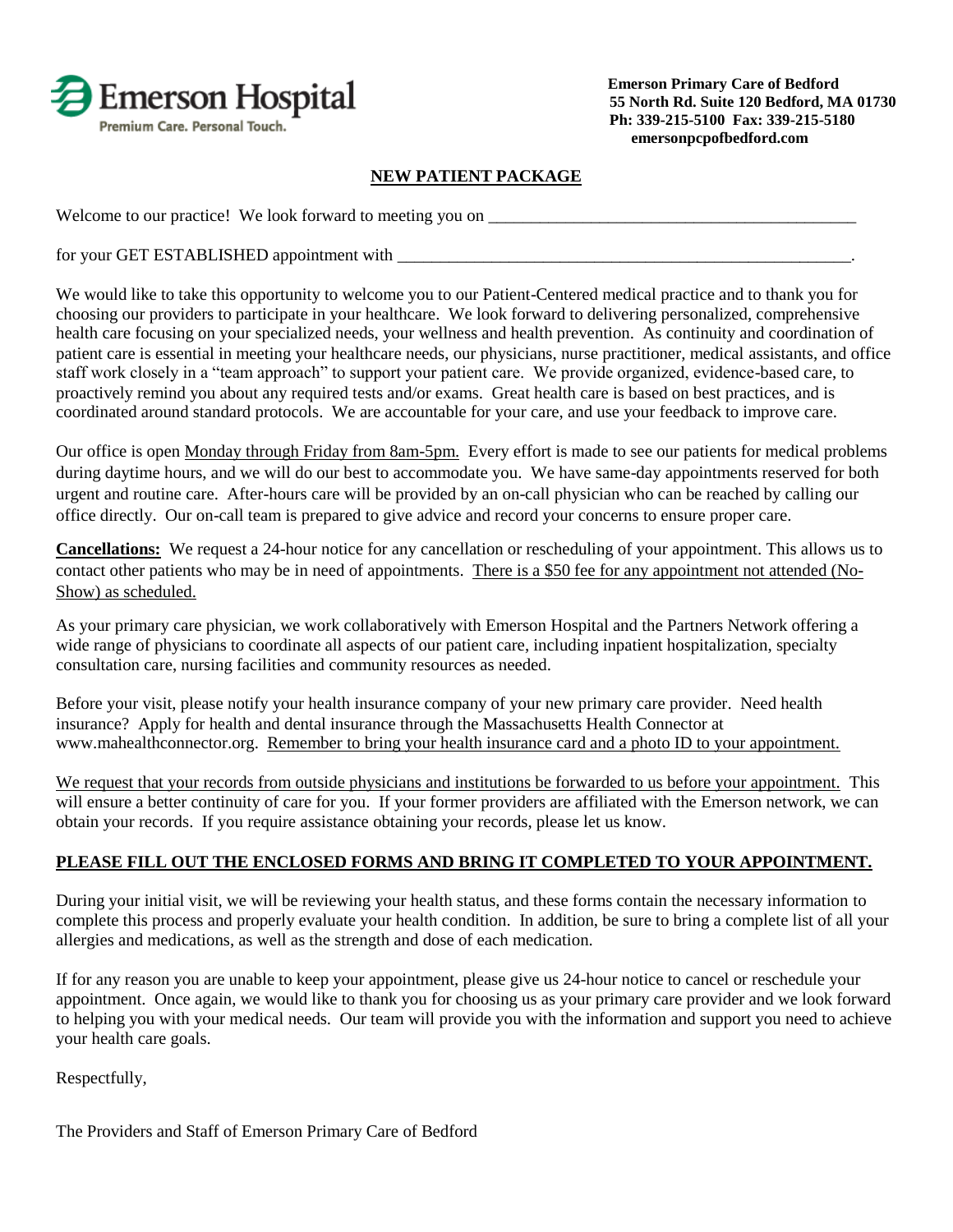### **IF YOU ARE BETWEEN THE AGES OF 18-21, THIS INFORMATION PERTAINS TO YOU:**

When you become a patient in our medical practice, you will be transitioning from Pediatric-Focused health care into Adult-Focused health care. We, at Emerson Primary Care of Bedford, want to make this transition as easy as possible for you.

#### **What are some of the changes that I should expect?**

With adult health care, you will be expected to make decisions and have more responsibility for your medical care. At our practice:

- 1) You will decide whether to accept or refuse medical treatment.
- 2) You may decide how much your parents are involved in your medical decisions.
- 3) You will be responsible for any medical costs not covered by health insurance. Discuss this with your parents.

### **How can I prepare for these changes?**

Become more involved in our health care immediately. These are some suggestions

- 1) Take the lead on discussions with your health care team.
- 2) Ask questions. Some people find it helpful to write a list of questions before their health care visits.
- 3) If you don't have questions, pay attention to the type of questions your parent has asked.
- 4) Schedule your own appointments and track them on your calendar.
- 5) Practice going to the pharmacy to fill prescriptions with your parents.

#### **What can you do to help as an adult member of your patient-centered medical home?**

Be an active team player

- 1) Ask health questions so you understand your diagnosis and needs.
- 2) Communicate with your medical home team.
- 3) Tell us about your other health care providers, including visits to the emergency department or urgent care.

Take care of your health

- 1) Collaborate with the team to develop your health care plan.
- 2) Set reachable goals
- 3) Make sure you understand how to follow the plan.
- 4) Tell your team if you have trouble following the plan on taking your medications
- 5) Review the plan and change the goals as needed.

Have a checklist for your appointments.

- 1) Bring a list of your questions with you.
- 2) Ask the most important ones first.
- 3) Write down the answers.
- 4) Before you leave the office, be sure to schedule any follow-up appointments recommended by your provider.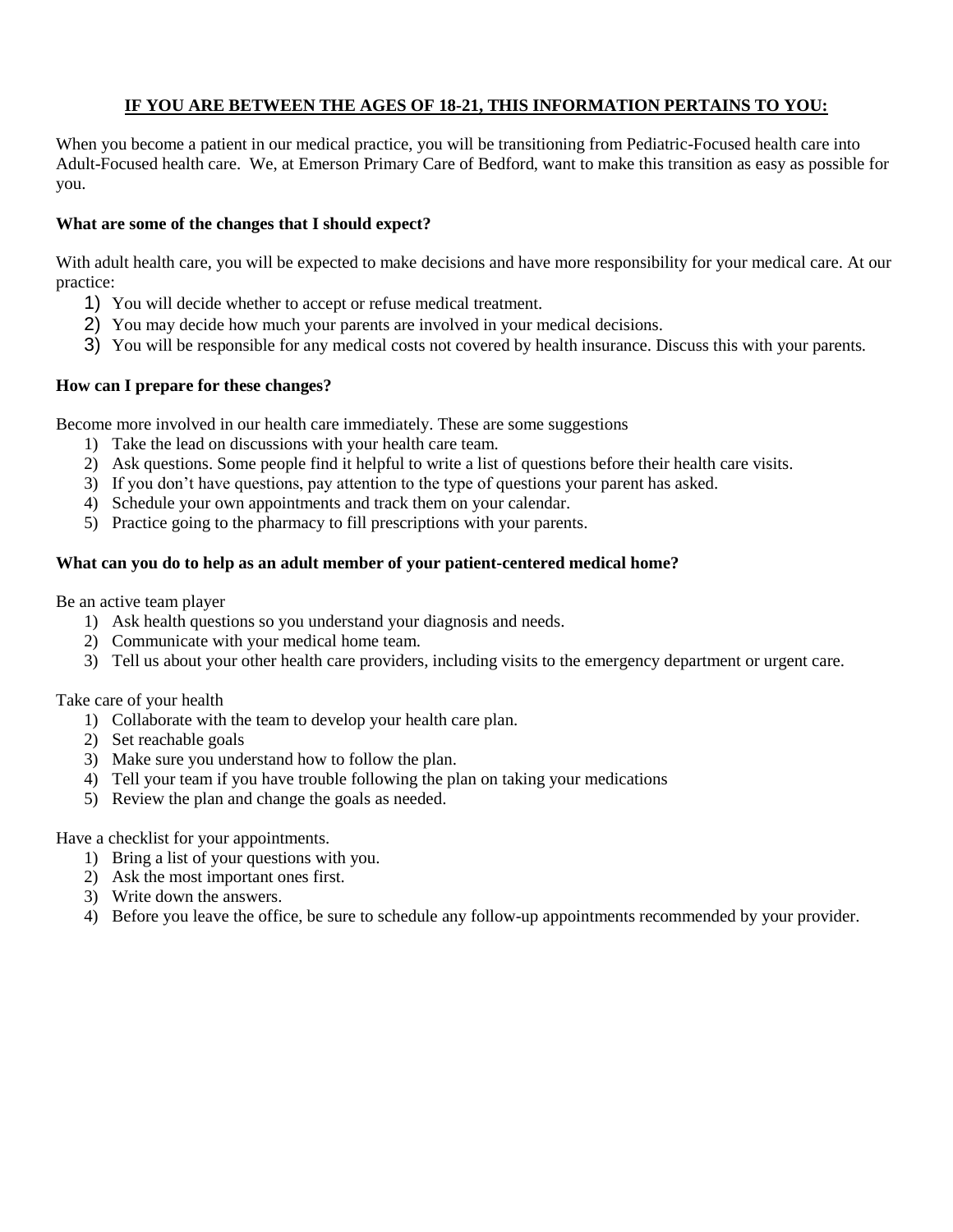

#### **NEW PATIENT REGISTRATION**

| <b>Patient Information:</b>           |                                                                                                                                                                   |                                           |                      |                                                    |  |  |
|---------------------------------------|-------------------------------------------------------------------------------------------------------------------------------------------------------------------|-------------------------------------------|----------------------|----------------------------------------------------|--|--|
|                                       |                                                                                                                                                                   |                                           |                      |                                                    |  |  |
|                                       |                                                                                                                                                                   |                                           |                      |                                                    |  |  |
|                                       |                                                                                                                                                                   |                                           |                      |                                                    |  |  |
|                                       | Home Phone: $(\_\_)$                                                                                                                                              |                                           | Cell Phone: $(\_\_)$ |                                                    |  |  |
| Preferred Contact: Home / Cell        |                                                                                                                                                                   | May We Leave A Detailed Message: Yes / NO |                      |                                                    |  |  |
|                                       |                                                                                                                                                                   |                                           |                      | Would you like to sign up for the Portal? Yes / No |  |  |
|                                       |                                                                                                                                                                   |                                           |                      |                                                    |  |  |
|                                       |                                                                                                                                                                   |                                           |                      |                                                    |  |  |
|                                       |                                                                                                                                                                   |                                           |                      |                                                    |  |  |
|                                       |                                                                                                                                                                   |                                           |                      |                                                    |  |  |
|                                       | Subscriber Name: Subscriber Date of Birth: Subscriber Date of Birth:                                                                                              |                                           |                      |                                                    |  |  |
|                                       |                                                                                                                                                                   |                                           |                      |                                                    |  |  |
|                                       |                                                                                                                                                                   |                                           |                      |                                                    |  |  |
|                                       |                                                                                                                                                                   |                                           |                      |                                                    |  |  |
|                                       |                                                                                                                                                                   |                                           |                      |                                                    |  |  |
|                                       |                                                                                                                                                                   |                                           |                      |                                                    |  |  |
|                                       | I give my permission to share medical information with:                                                                                                           |                                           |                      |                                                    |  |  |
|                                       |                                                                                                                                                                   |                                           |                      |                                                    |  |  |
|                                       | If my record contains the following information, it is also released if <i>CHECKED</i> in boxes below:                                                            |                                           |                      |                                                    |  |  |
|                                       | □ Substance Abuse □ Mental Health Treatment □ HIV Testing or Treatment □ Other: ___________________                                                               |                                           |                      |                                                    |  |  |
| In Case of Emergency, please contact: |                                                                                                                                                                   |                                           |                      |                                                    |  |  |
|                                       |                                                                                                                                                                   |                                           |                      |                                                    |  |  |
|                                       | <b>Do You Have a HealthCare Proxy (HCP)?</b> $Y \square N \square$ Name and Contact # of HCP:<br>Do You Have an Advanced Medical Directive? $Y \square N \square$ |                                           |                      |                                                    |  |  |

This information is given for the purpose of establishing an account and medical file. By signing below, I am stating that the information listed above is true and accurate to the best of my knowledge.

**\_\_\_\_\_\_\_\_\_\_\_\_\_\_\_\_\_\_\_\_\_\_\_\_\_\_\_\_\_\_\_\_\_\_\_\_\_\_\_\_\_\_\_\_\_\_\_\_\_\_\_\_\_\_\_\_\_\_ \_\_\_\_\_\_\_\_\_\_\_\_\_\_\_\_\_\_\_\_**

**Signature Today's Date**

**Patient Representative Signature (If patient is unable to sign) \_\_\_\_\_\_\_\_\_\_\_\_\_\_\_\_\_\_\_\_\_\_\_\_\_\_\_\_\_\_\_\_\_\_\_\_\_\_\_\_\_\_\_\_\_\_\_\_\_\_\_**

**\_\_\_\_\_\_\_\_\_\_\_\_\_\_\_\_\_\_\_\_\_\_\_\_\_\_\_\_\_\_\_\_\_\_\_\_\_\_\_\_\_\_\_\_\_\_\_\_\_\_\_\_\_\_\_\_\_\_\_\_\_\_\_\_\_\_\_\_\_**

**Relationship / Representative to Patient**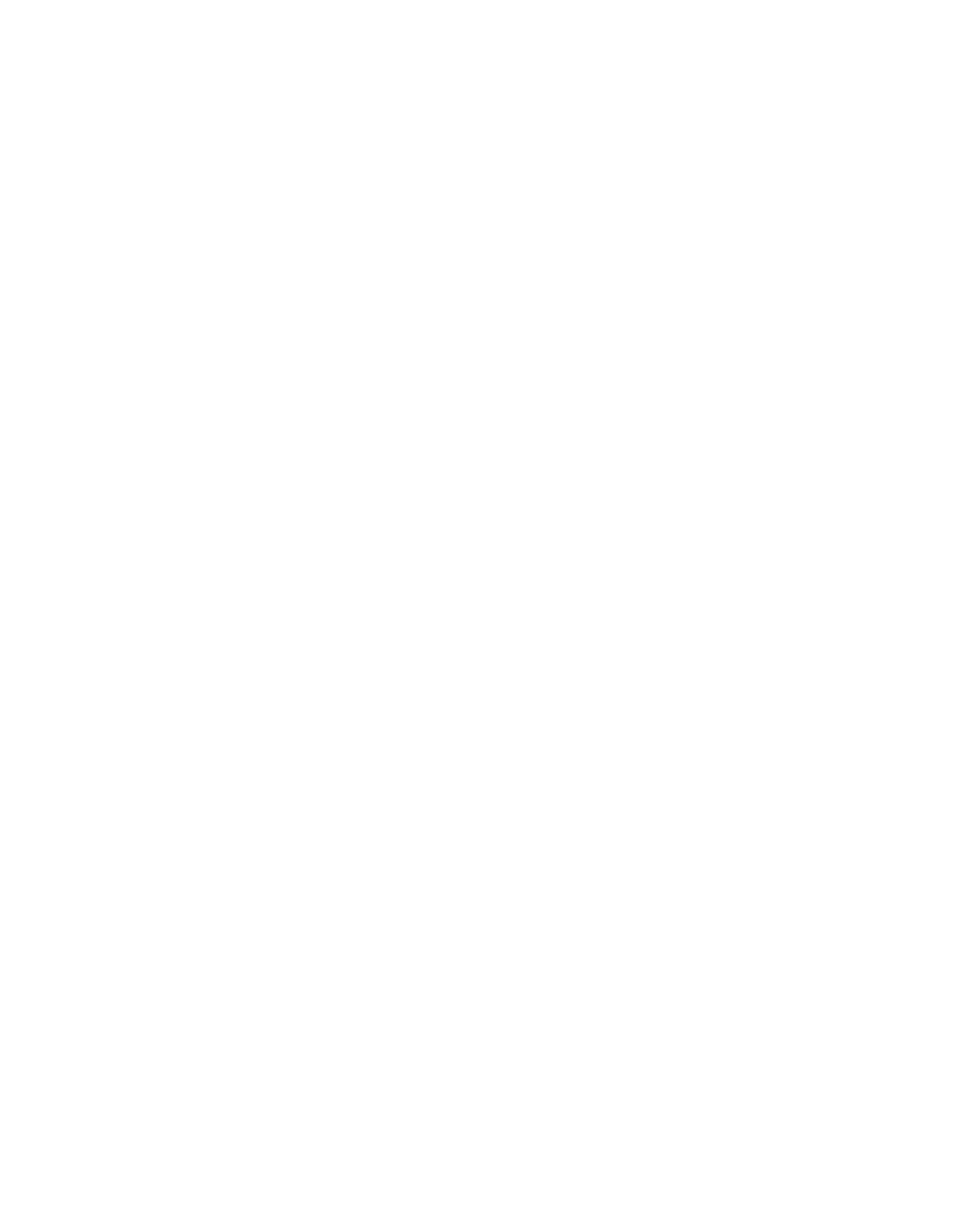

PRINT NAME: THE SET OF BIRTH:

## **EMERSON PRIMARY CARE**

#### **ACKNOWLEDGMENT OF RECEIPT OF PRIVACY NOTICE AND CONSENT TO TREAT/ DISCLOSE HEALTH INFORMATION**

### **ACKNOWLEDGMENT OF RECEIPT OF EMERSON'S NOTICE OF PRIVACY PRACTICES:**

By my signature below, I hereby acknowledge that I have received a copy of the Notice of Privacy Practices for Emerson Hospital, the Emerson Hospital Health Centers in Westford and Groton, Emerson Hospital Radiology at Concord Hillside, Emerson Practice Associates, Emerson Primary Care or any health care professional providing services in the Hospital's clinically integrated care setting, any members of our volunteer group that we allow to help you, and all employees, staff and other Emerson Hospital personnel (collectively, "Emerson").

#### **CONSENT FOR TREATMENT/TO DISCLOSE MY GENERAL HEALTH INFORMATION:**

By my signature below, I hereby authorize Emerson Hospital and those physicians, assistants and consultants as may be selected by them to render such care including diagnostic procedures, medical and surgical treatment and emergent blood transfusions, which may be necessary to care for me. I also authorize Emerson Hospital to disclose my medical information so that Emerson may treat me, seek payment from third parties for such treatment, and generally carry on Emerson's health care operations (e.g., quality assurance). I also authorize Emerson to disclose my medical/insurance information to insurers and providers outside of Emerson when necessary so that these providers may treat me, seek payment for that treatment, and for the purpose of their health care operations. I also authorize Emerson to send me information regarding health services at Emerson Hospital.

#### **ASSIGNMENT OF INSURANCE BENEFITS AND RIGHT OF RECOVERY:**

In consideration of services rendered, I hereby irrevocably assign and transfer to Emerson Hospital, its physicians, assistants and consultants rights, title and interests in the benefits payable for services rendered related to this visit. If I am covered under Medicare, I hereby certify that the information given by me in applying for payment under Title XV11 of the Social Security Act is correct. Said irrevocable assignment and transfer shall be for the recovery on said policy(ies) of insurance, but shall not be construed to be an obligation of Emerson Hospital to pursue any such right of recovery. Provided, however, this assignment and transfer shall not take away my standing to sue or make claim for benefits, individually, should coverage be denied by an insurance carrier(s). I hereby authorize my insurance company(ies) to pay directly to Emerson Hospital and its physicians, assistants, and consultants all benefits due under said policy(ies) by reason of services rendered therein. I will pay Emerson Hospital, its physicians, assistants, and consultants for all charges incurred or alternatively, for all charges in excess of the sums actually paid pursuant to said policy(ies) that my providers are permitted to collect. A photostatic copy of this authorization shall be considered as effective and valid as the original.

\_\_\_\_\_\_\_\_\_\_\_\_\_\_\_\_\_\_\_\_\_\_\_\_\_\_\_\_\_\_\_\_\_\_\_\_\_\_\_\_\_\_\_\_\_\_\_\_\_\_\_\_\_\_\_\_\_ \_\_\_\_\_\_\_\_\_\_\_\_\_\_\_\_\_\_\_\_\_\_\_\_\_\_\_\_\_\_\_\_\_\_\_\_\_\_\_

\_\_\_\_\_\_\_\_\_\_\_\_\_\_\_\_\_\_\_\_\_\_\_\_\_\_\_\_\_\_\_\_\_\_\_\_\_\_\_\_\_\_\_\_\_\_\_\_\_\_\_\_\_\_\_\_\_ \_\_\_\_\_\_\_\_\_\_\_\_\_\_\_\_\_\_\_\_\_\_\_\_\_\_\_\_\_\_\_\_\_\_\_\_\_\_\_

Signature of Patient Date

If the patient is an unemancipated minor or otherwise incapacitated (physically or mentally), obtain the following signatures:

Signature of Personal Representative Date

Description of Authority: \_\_\_\_\_\_\_\_\_\_\_\_\_\_\_\_\_\_\_\_\_\_\_\_\_\_\_\_\_\_\_\_\_\_\_\_\_\_\_\_\_\_\_\_\_\_\_\_\_\_\_\_\_\_\_\_\_\_\_\_\_\_\_\_\_\_\_\_\_\_\_\_\_\_\_\_\_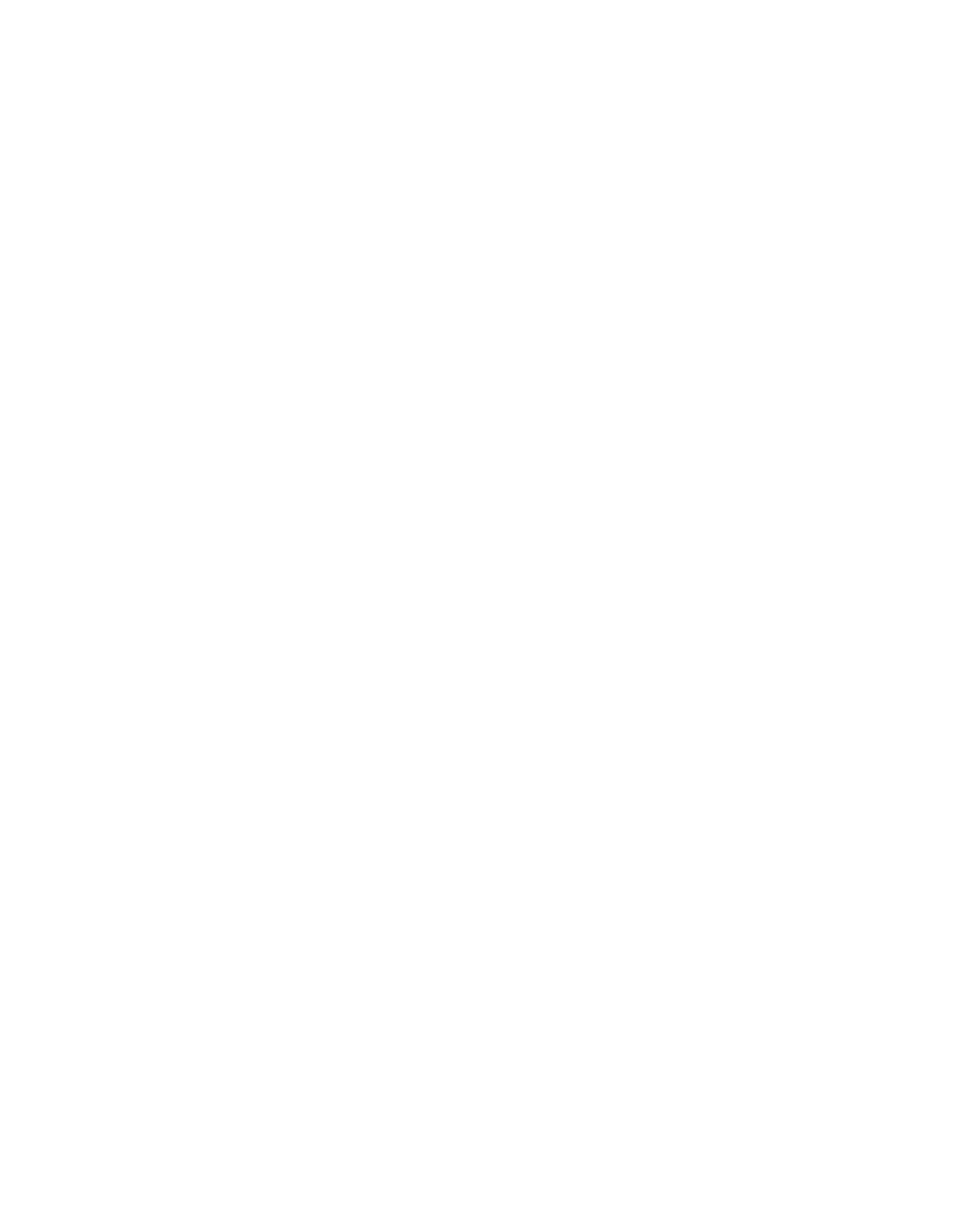

| NAME:                                                                                                                                                                       |                                                                                    | <b>DATE OF BIRTH:</b>                                                                                                            |                                                                                                                                                        |
|-----------------------------------------------------------------------------------------------------------------------------------------------------------------------------|------------------------------------------------------------------------------------|----------------------------------------------------------------------------------------------------------------------------------|--------------------------------------------------------------------------------------------------------------------------------------------------------|
| <b>ALLERGIES</b> (Please include: Medications, Latex, IV Contrast, Shellfish, and Foods):<br><b>SUBSTANCE / REACTION</b> (ie: Rash, Nausea,<br>Difficulty Breathing, etc.): |                                                                                    | Difficulty Breathing, etc.)                                                                                                      | SUBSTANCE / REACTION: (ie: Rash, Nausea,                                                                                                               |
| <b>NAME/DOSAGE/FREQUENCY</b>                                                                                                                                                |                                                                                    | <b>NAME/DOSAGE/FREQUENCY</b>                                                                                                     | <b>MEDICATIONS</b> (Please list all that you are currently taking; including all Vitamins, Supplements, and Aspirin):                                  |
| <b>PREVIOUS SURGERIES AND HOSPITALIZATIONS: (Date and Type)</b>                                                                                                             |                                                                                    |                                                                                                                                  |                                                                                                                                                        |
| () High Blood Pressure<br>() Liver Disease<br>() Arthritis (Joint Problems)                                                                                                 | () Cardiac Disease<br>() Kidney Disease<br>() Neurological Disorder (Stroke, Etc.) | PAST/ CURRENT MEDICAL PROBLEMS (Please indicate the approximate date of your diagnosis):<br>() Diabetes<br>() Asthma / Emphysema | () Stomach Trouble<br>$()$ Cancer<br>() Other                                                                                                          |
| <b>FAMILY HISTORY:</b><br>() Hypertension<br>() Heart Attack<br>() Stroke<br>() Diabetes<br>() Neurological Disorder<br>() Tuberculosis<br>() Glaucoma                      | <b>Relation / Age Occurred</b>                                                     | <b>FAMILY HISTORY:</b><br>() Ovarian Cancer<br>() Breast Cancer<br>() Colon Cancer<br>() Other Cancer:<br>() Other:<br>() Other: | <b>Relation / Age Occurred</b><br><u> 1989 - Johann John Stein, markin fan it fjort fan de ferstjer fan it fjort fan de ferstjer fan de ferstjer f</u> |
| <b>SOCIAL HISTORY:</b>                                                                                                                                                      |                                                                                    |                                                                                                                                  |                                                                                                                                                        |
|                                                                                                                                                                             | Coffee: _____________Cups/Day Soda/Tea: ____________________Glasses/Day            |                                                                                                                                  |                                                                                                                                                        |
| PREVENTIVE CARE: (DATE)                                                                                                                                                     |                                                                                    | Bone Density:___________                                                                                                         | Papsmear:                                                                                                                                              |
|                                                                                                                                                                             | Colonoscopy:_______________                                                        |                                                                                                                                  |                                                                                                                                                        |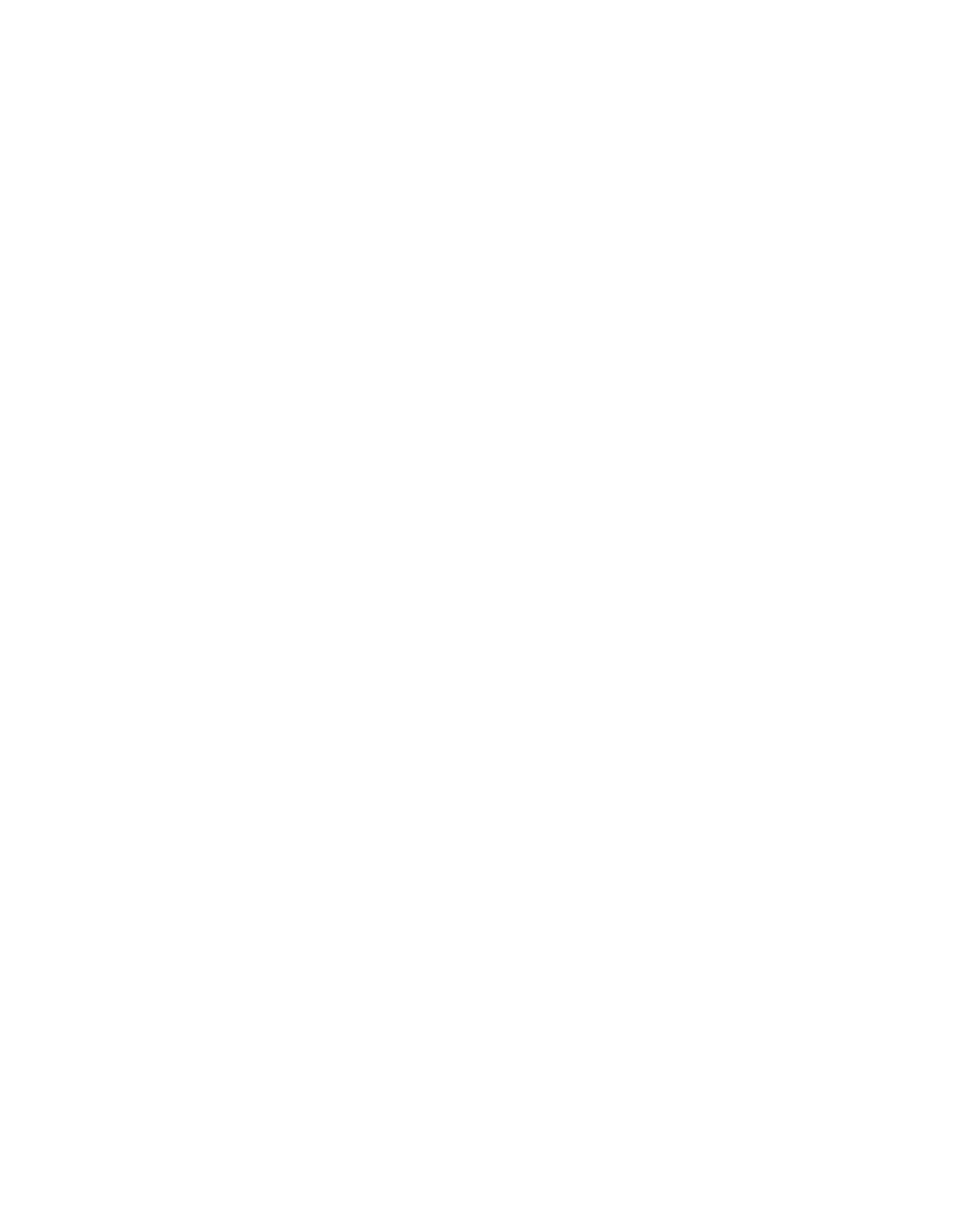

PRINT patient name Date of Birth

PRINT email address

# **PATIENT CONSENT FOR MASS HIWAY**

\_\_\_\_\_\_\_\_\_\_\_\_\_\_\_\_\_\_\_\_\_\_\_\_\_\_\_\_\_\_\_\_\_\_\_\_\_\_\_\_\_\_\_\_\_ \_\_\_\_\_\_\_\_\_\_\_\_\_\_\_\_\_\_\_\_\_\_\_\_\_\_\_\_\_\_\_\_\_\_\_

The Massachusetts Health Information Highway (Mass HIway) is the secure statewide computer network that allows for the electronic transfer of medical information between healthcare providers that is intended to improve the quality and safety of patient care. I have received and had an opportunity to review the "Mass HIway: Fact Sheet for Patients" provided to me by a physician practice affiliated with Emerson Hospital and Emerson Physician Hospital Organization (the "Practice"). I hereby give the Practice permission to use MassHIway to:

- 1. Request, send, and receive my medical information from and to my other providers who also use the Mass HIway. I understand that this information may include information about mental health, HIV test results, sexually transmitted diseases, domestic violence, sexual assault, substance abuse records, reproductive health concerns and genetic testing results.
- 2. Send to the Mass HIway my name, date of birth, gender, email, home address, phone number, and medical record number so that my other providers using Mass HIway know I received care from the Practice and can ask for my medical information when needed for my care.
- 3. I understand that I may withdraw my permission for the Practice to share information ("Opt-out") at any time by submitting a request in writing. The Opt-out notice can be sent to the Practice.

\_\_\_\_\_\_\_\_\_\_\_\_\_\_\_\_\_\_\_\_\_\_\_\_\_\_\_\_\_\_\_\_\_\_\_\_\_\_\_\_\_\_\_\_\_ \_\_\_\_\_\_\_\_\_\_\_\_\_\_\_\_\_\_\_\_\_\_\_\_\_\_\_\_\_\_\_\_\_\_\_

Signature of Patient or Patient's Legal Representative Date of Signature

\_\_\_\_\_\_\_\_\_\_\_\_\_\_\_\_\_\_\_\_\_\_\_\_\_\_\_\_\_\_\_\_\_\_\_\_\_\_\_\_\_\_\_\_\_ \_\_\_\_\_\_\_\_\_\_\_\_\_\_\_\_\_\_\_\_\_\_\_\_\_\_\_\_\_\_\_\_\_\_\_ Print Name of Patient's Legal Representative (if applicable) Relationship to Patient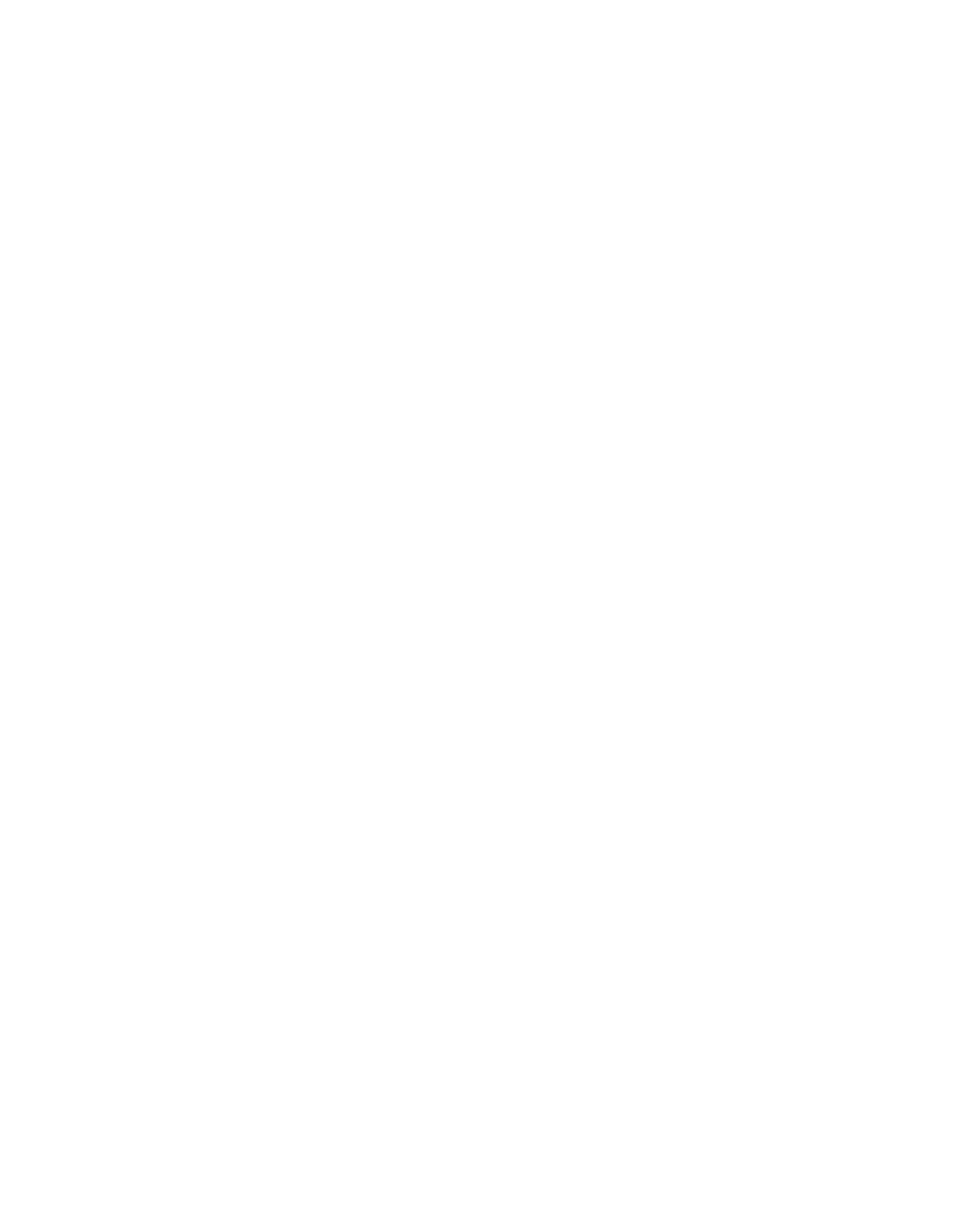

#### **Your rights regarding your personal health information:**

This describes how your personal health information may be used and disclosed and how you can get access to this information. Please read it carefully. You have the following rights regarding your medical record:

**Right to Inspect and Copy**. You may request access to your medical information and your billing records. To inspect and copy billing records or medical information that may be used to make decisions about you, you must submit your request in writing to the Medical Record Department. If you request a copy of the information, we may charge a fee for the costs of copying, mailing, or other supplies associated with your request. We may deny your request to inspect and copy in certain very limited circumstances.

**Right to Amend**. If you feel that your medical information is incorrect or incomplete, you may submit a written request for an amendment to the Medical Record Department.

**Right to an Accounting of Disclosures**. You have the right to request an "accounting of disclosures." This is a list of certain types of disclosures we made of your medical information. To request this list of disclosures, you must submit your request in writing. Your request must state a time period, which may not be longer than six years and may not include dates before April 14, 2003. Requests made more than once during a 12-month period will incur a copying charge.

**Right to Request Restrictions**. You may request restrictions on our use and disclosure of your medical information. While we will consider all requests for additional restrictions carefully, we are not required to agree to all requested restrictions. If you wish to request additional restrictions, please submit a written request to the Privacy Officer.

#### **Right to Receive Confidential Communications**.

You may request, and we will accommodate, any reasonable written request to receive your medical information by alternative means of communication or at alternative locations; for example, information as to how payment, if any, will be handled and alternate address and/or contact information.

**Right to Revoke Your Authorization**. You may revoke any written authorization you have signed with a written request. We are unable to take back any disclosures that were made before you revoked your authorization.

**Right to be notified of a Breach**. You have the right to be notified in the event that we (or one of our Business Associates) discover a breach of your unsecured Protected Health Information (PHI). Notice of any such breach will be made in accordance with federal requirements.

**Right to Receive Paper Copy of this Notice**. Upon request, you may obtain a paper copy of this Privacy Notice. You may also print and copy the Notice from our website at [www.emersonhospital.org.](http://www.emersonhospital.org/) Emerson Hospital maintains medical records for at least 20 years after the patient's discharge or after the final treatment, as required by state law; a copy of the hospital's medical record retention policy is available upon request.

#### **Changes to this Privacy Notice:**

The hospital may change the terms of this Notice at any time. If we change this Notice, we may make the new Notice terms effective for all medical information that we maintain, including any information created or received prior to issuing the new Notice. Changes to this Notice will be posted at Emerson Hospital, the Emerson Hospital Health Centers in Westford, Groton, Sudbury; Emerson Hospital Radiology at Concord Hillside, all other Emerson Centers and on our web site at www.emersonhospital.org. You also may obtain any new Notice by contacting Emerson Hospital.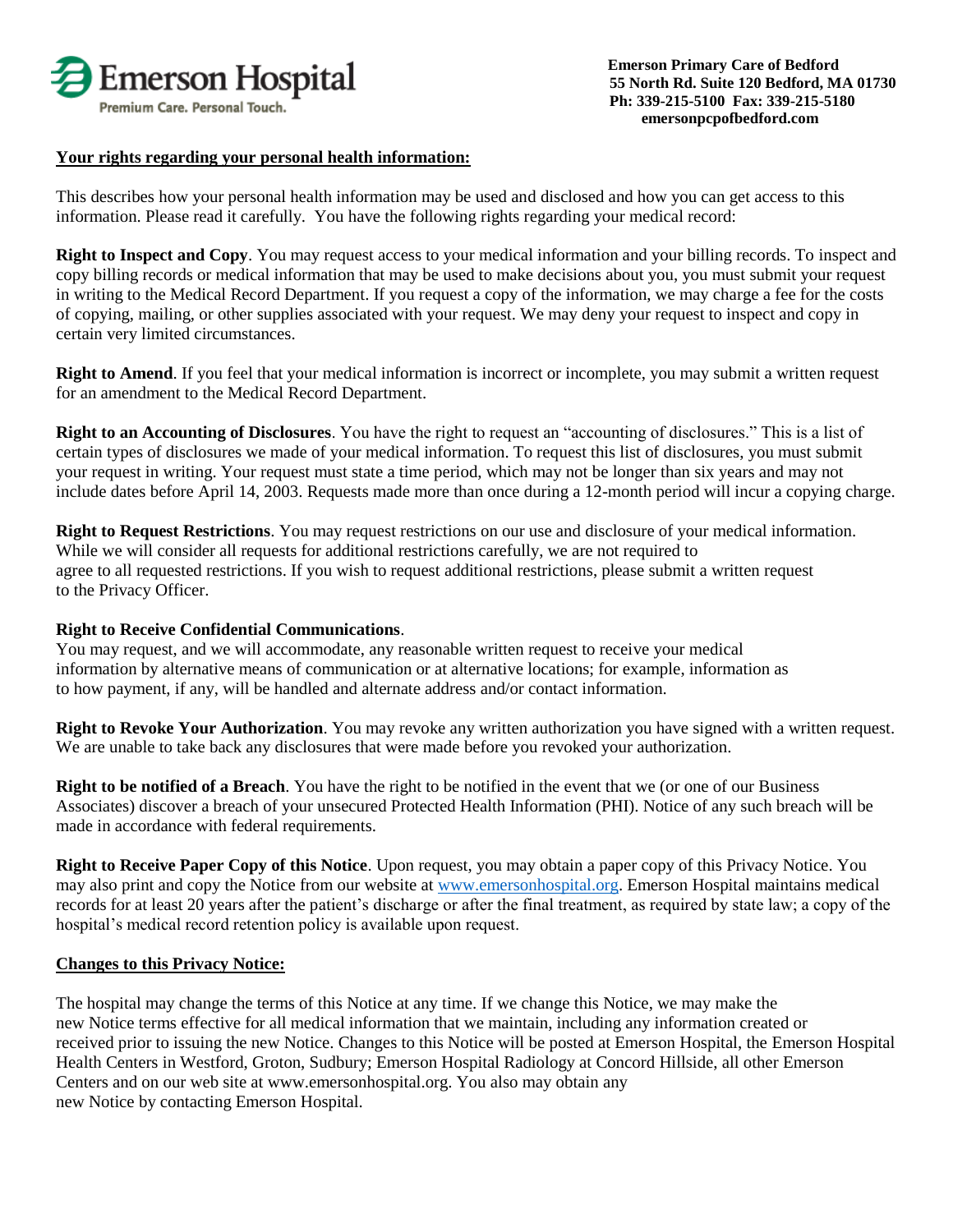#### **Questions and complaints:**

If you would like more information about your privacy rights, are concerned that we have violated your privacy rights or disagree with a decision that we made about access to your medical information, you may contact our Privacy Officer at [privacyofficer@emersonhosp.org](mailto:privacyofficer@emersonhosp.org) or 978-287-3995.

You may also file written complaints with the Director, Office for Civil Rights of the U.S. Department of Health and Human Services. JFK Federal Building – Room 1875, Boston, MA 02203. Voice phone 617.565.1340, or e-mail OCRComplaint@hhs.gov. We will take no retaliatory action against you if you file a complaint about our privacy practices.

| <b>Quality and Patient Safety Department</b> | 978-287-3095 |                                |
|----------------------------------------------|--------------|--------------------------------|
| <b>Privacy Officer</b>                       | 978-287-3995 | privacyofficer@emersonhosp.org |
| <b>Medical Record Department</b>             | 978-287-3720 | 978-287-3652 fax               |
| <b>Billing Department</b>                    | 978-287-3020 |                                |

Please send your privacy request in writing to: Emerson Health Systems, Inc. and its related entities, are acting as an organized health care arrangement (OHCA). The following entities are included in the OHCA: Emerson Hospital, Emerson Hospital Health Centers in Westford, Groton, Sudbury, and all other Emerson Centers, Emerson Center for Specialty Care, Emerson Center for Sports Rehabilitation and Specialty Services, Emerson Practice Associates, Emerson Hospital Radiology at Concord Hillside, and the following:

• Any health care professional providing services to you in the Hospital's clinically integrated care setting, regardless of whether specific services are provided by the Hospital's employees or by independent members of Emerson Hospital's Medical Staff.

• All department units of Emerson Hospital and the Westford, Sudbury and Groton Health Centers.

• Any member of a volunteer group we allow to help you while you are in Emerson Hospital.

• All employees, staff and other Emerson Hospital personnel.

This Privacy Notice is effective as of April 14, 2003. Reviewed and revised, January 2011.